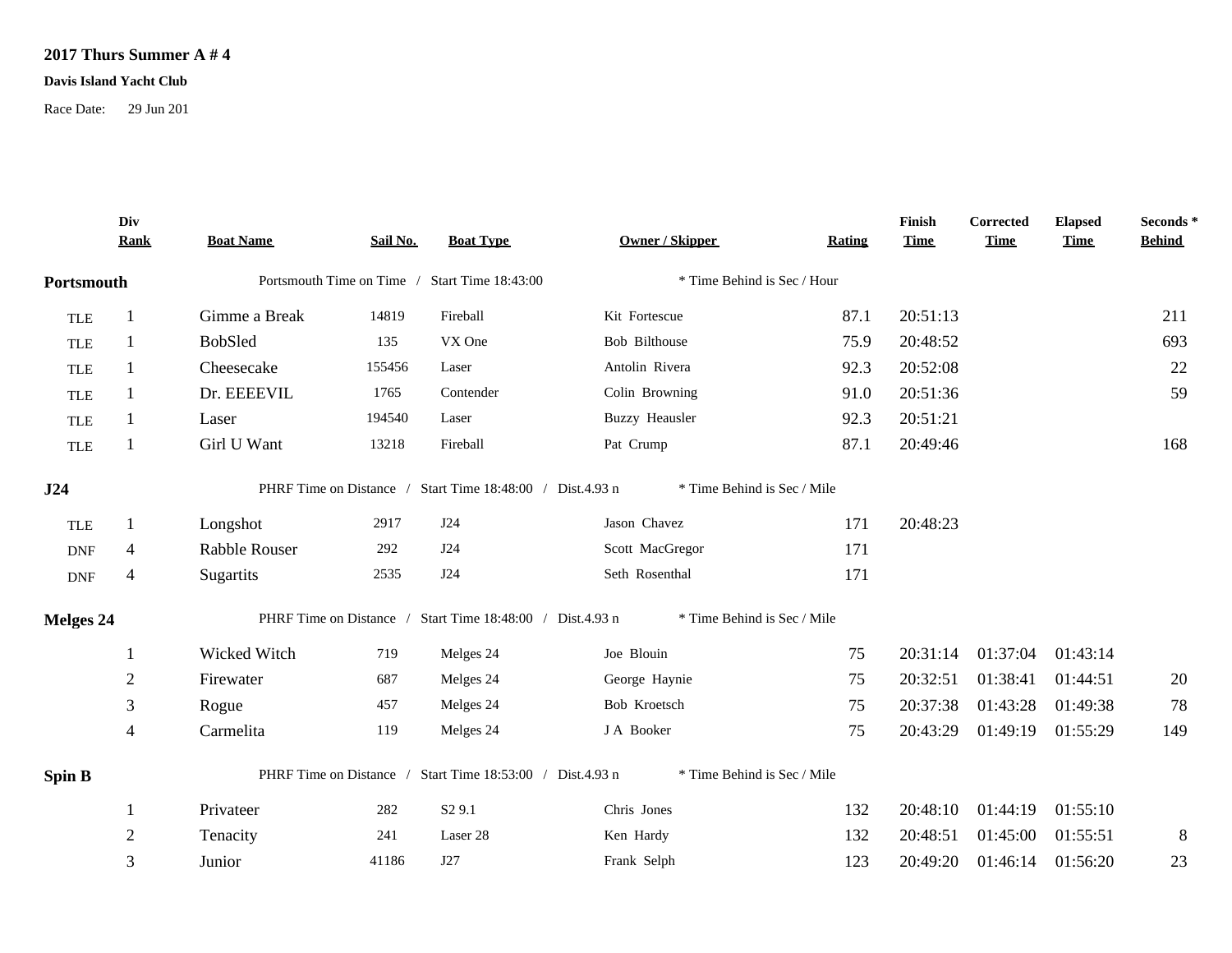|                             | 4              | Meltemi                 | 40787 | S <sub>2</sub> 9.1                                        | Alex Korakis                | 132 | 20:50:11 | 01:46:20          | 01:57:11 | 25  |
|-----------------------------|----------------|-------------------------|-------|-----------------------------------------------------------|-----------------------------|-----|----------|-------------------|----------|-----|
|                             | 5              | Son of A Sailor         | 11    | Elliott 770                                               | Todd Saunders               | 111 | 20:49:01 | 01:46:54          | 01:56:01 | 31  |
|                             | 6              | Alliance B              | 734   | Capri 30                                                  | Bob Glaser /Tom Barry       | 108 | 20:49:55 | 01:48:03          | 01:56:55 | 45  |
| <b>DNF</b>                  | 9              | Dr Bligh                | 30    | S <sub>2</sub> 9.1                                        | Michael Maher               | 132 |          |                   |          |     |
| RAF                         | 9              | Mojo                    | 532   | J22                                                       | Bob Touton                  | 177 |          |                   |          |     |
| Spin A                      |                |                         |       | PHRF Time on Distance / Start Time 18:58:00 / Dist.4.93 n | * Time Behind is Sec / Mile |     |          |                   |          |     |
|                             | 1              | No Limit                | 39526 | Farr 395                                                  | Neal Burns                  | 42  | 20:30:19 | 01:28:52 01:32:19 |          |     |
|                             | $\overline{c}$ | Alpha Dog               | 83170 | Sr 33                                                     | Gordon Latrobe              | 63  | 20:32:54 | 01:29:43          | 01:34:54 | 10  |
|                             | 3              | Rocket                  | 48    | <b>J35</b>                                                | Tarry Grimsdale             | 72  | 20:47:16 | 01:43:21          | 01:49:16 | 176 |
|                             | 4              | Fire & Ice              | 83198 | J105                                                      | George Cussins              | 81  | 20:50:26 | 01:45:47          | 01:52:26 | 206 |
|                             | 5              | Kicks                   | 50    | J92s                                                      | Peter Hartleb               | 99  | 20:53:19 | 01:47:11          | 01:55:19 | 223 |
|                             | 6              | Tampa Girl              | 83242 | J120                                                      | <b>Bill Terry</b>           | 54  | 20:51:39 | 01:49:13          | 01:53:39 | 248 |
|                             |                | No Way Jose             | 42696 | <b>J35</b>                                                | Jose Suarezhoyos            | 72  | 20:53:45 | 01:49:50          | 01:55:45 | 255 |
| <b>TLE</b>                  | 8              | Wired                   | 39511 | Farr 395                                                  | Achilles/ Brocks            | 42  | 20:58:47 |                   |          | 346 |
| <b>Racer Cruiser</b>        |                |                         |       | PHRF Time on Distance / Start Time 19:03:00 / Dist.4.06 n | * Time Behind is Sec / Mile |     |          |                   |          |     |
|                             | 1              | Revenge                 | 005   | Dufour 34                                                 | Lee Burstiner               | 126 | 20:54:21 | 01:42:49          | 01:51:21 |     |
|                             | 2              | Eagle's Wings           | 21004 | Tartan 34c                                                | <b>Bill Cooper</b>          | 174 | 21:00:25 | 01:45:39          | 01:57:25 | 42  |
|                             | 3              | Intrepid                | 41227 | J40                                                       | Jeff Russo                  | 78  | 20:57:01 | 01:48:44 01:54:01 |          | 87  |
| <b>DNF</b>                  | $\tau$         | Javelina                | 482   | Tartan 37                                                 | Ray Dunn                    | 108 |          |                   |          |     |
| <b>DNF</b>                  | 7              | First Wind              | 4951  | <b>CSY 44</b>                                             | Art Cupp                    | 138 |          |                   |          |     |
| RAF                         | 7              | Lunacy                  | 198   | Tartan 37                                                 | Dave Lorick                 | 135 | 00:00:21 |                   |          |     |
| Non Spin A                  |                |                         |       | PHRF Time on Distance / Start Time 19:03:00 / Dist.4.06 n | * Time Behind is Sec / Mile |     |          |                   |          |     |
|                             |                | Therapy                 | 23656 | <b>J30</b>                                                | Rene Ben-Avrahan            | 159 | 20:50:24 | 01:36:38 01:47:24 |          |     |
|                             | $\overline{c}$ | <b>Boat</b>             | 57    | Wavelength 24                                             | Larry Willis                | 180 | 20:53:41 | 01:38:30 01:50:41 |          | 28  |
|                             | 3              | Long Gone               | 10225 | Morgan 42                                                 | Phil Waller                 | 161 | 20:55:45 | 01:41:51          | 01:52:45 | 77  |
|                             | 4              | <b>Emotional Rescue</b> | 22268 | C & C 36                                                  | Dave Coffee                 | 176 | 21:01:24 | 01:46:29          | 01:58:24 | 146 |
| RAF                         | 8              | WT Flyer                | 97    | Pearson Flyer                                             | Ullman/Bostick/ Young       | 153 | 20:31:55 |                   |          |     |
| $\ensuremath{\mathsf{DNF}}$ | 8              | Wild Thing              | 335   | Catalina 36                                               | C Toro/ P Figley            | 190 |          |                   |          |     |
| AVE                         |                | Matou (Oneness)         | 70    | Nonsuch 354                                               | Craig Stanley               | 171 | 00:00:20 |                   |          |     |